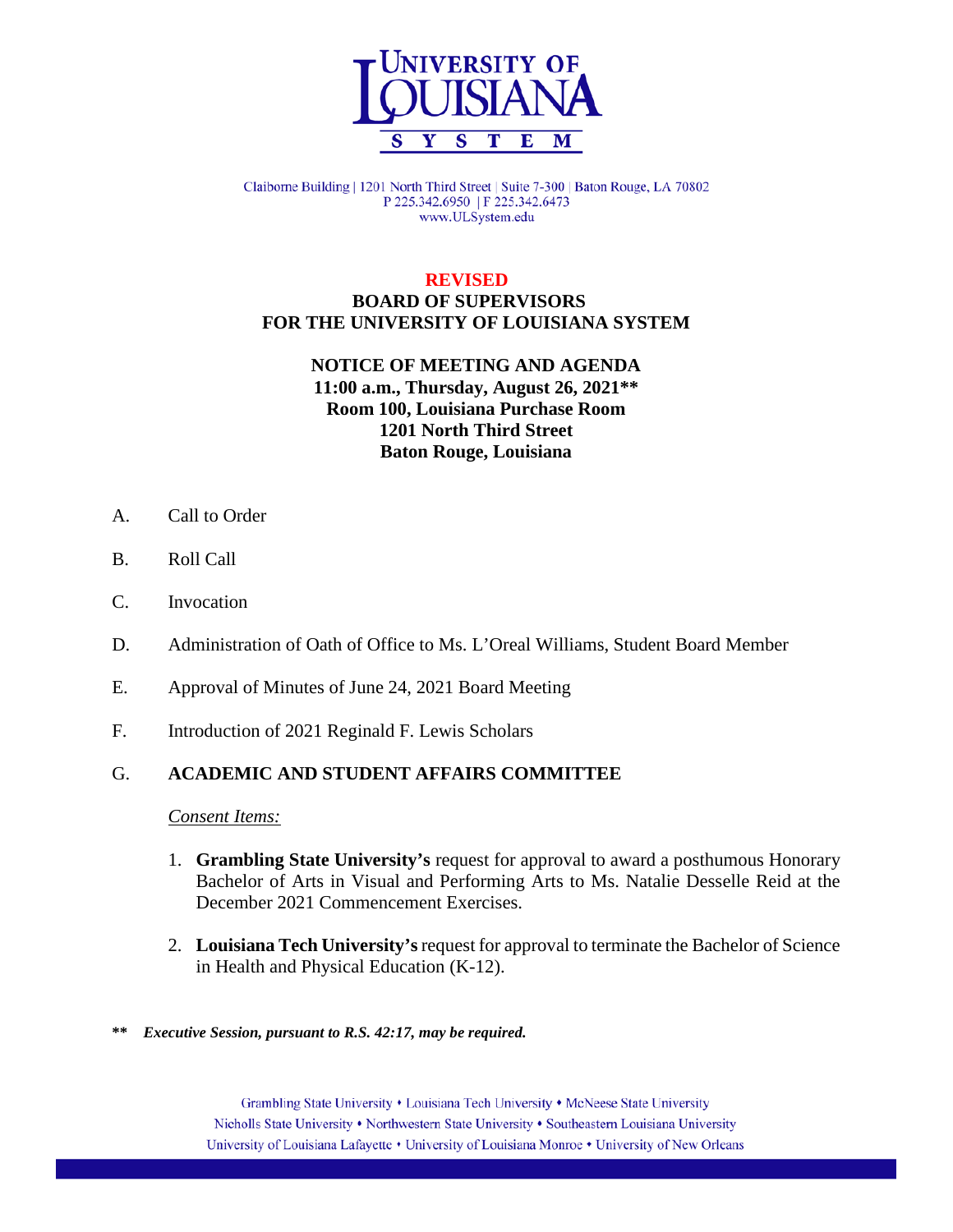- 3. **Louisiana Tech University's** request for approval to offer Undergraduate Certificates in: Communication and Media Studies, Sport Coaching, Game Design, Industrial/Organizational Psychology, and UTeachTech.
- 4. **Louisiana Tech University's** request for approval to offer a Post Baccalaureate Certificate in UTeachTech.
- 5. **Louisiana Tech University's** request for approval to offer Graduate Certificates in: Online Teaching and Learning, Computer Science Education, and Data Science.
- 6. **McNeese State University's** request for approval of a Letter of Intent to offer a Master of Science in Clinical Mental Health Counseling.
- 7. **Nicholls State University's** request for approval to offer a Master of Science in Clinical Nutrition and Dietetics Leadership.
- 8. **Southeastern Louisiana University's** request for approval to offer a Bachelor of Arts in Theatre.
- 9. **University of Louisiana at Monroe's** request for approval to convert the existing Associate of Science in Occupational Therapy Assistant to a Bachelor of Science in Occupational Therapy Assistant.
- 10. **University of Louisiana System's** request for approval of System Universities' 2021- 22 Promotions in Faculty Rank and Recommendations for Tenure.

### *Discussion/Action*

- 11. Core Competencies for Student Success: Dr. Kim Martin Long, Dean, College of Liberal Arts, Education & Human Development, University of New Orleans, and Chair, UL System Core Competencies Committee
- 12. Other Business

### H. **ATHLETIC COMMITTEE**

### *Consent Items:*

- 1. **Grambling State University's** request for approval of a contract with Dr. Trayvean Scott, Vice President for Intercollegiate Athletics/Athletic Director, effective August 1, 2021.
- 2. **Grambling State University's** request for approval of a contractual amendment with Mr. Broderick Lee Fobbs, Head Football Coach, effective August 4, 2021.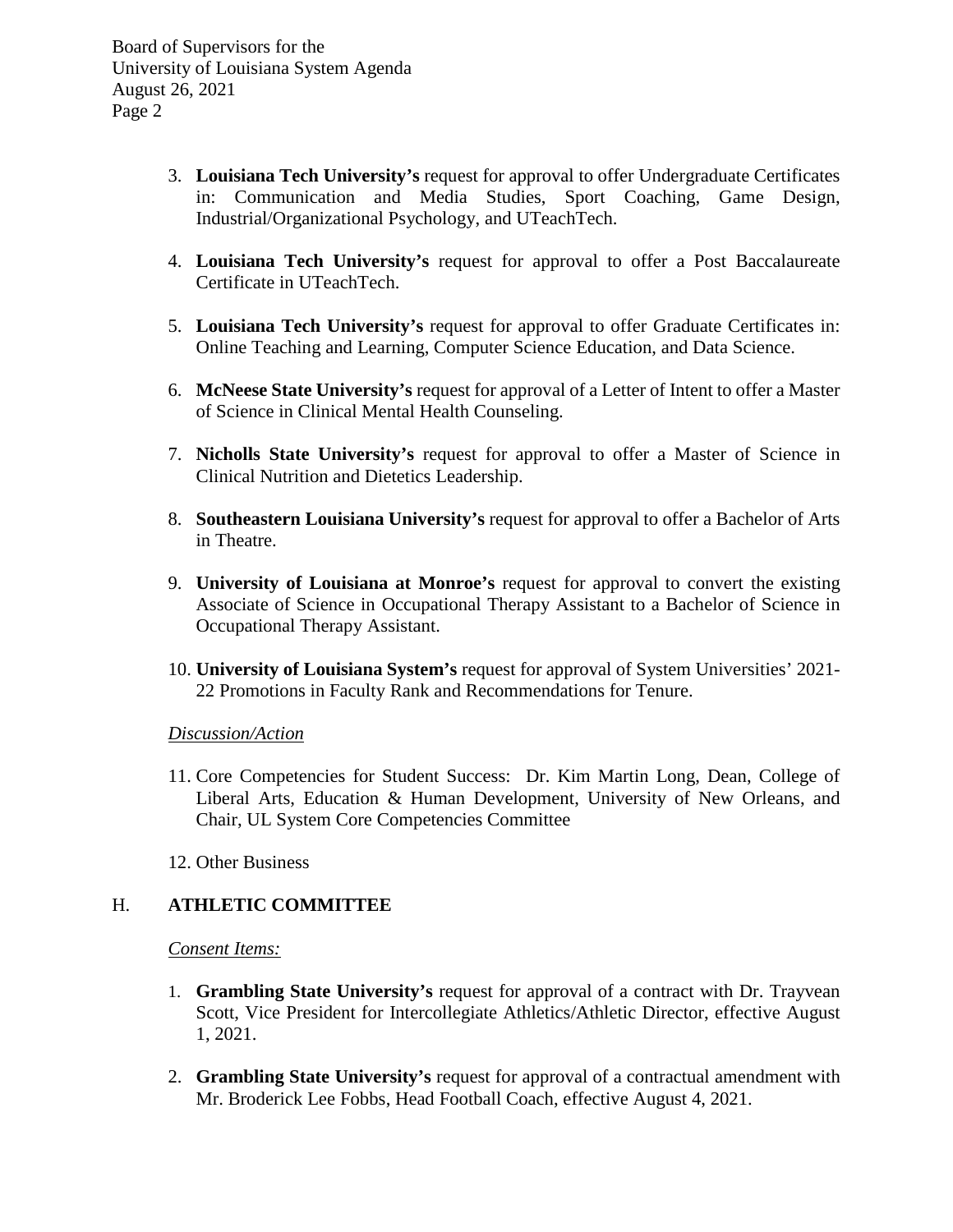- 3. **Grambling State University's** request for approval of a Revised Athletic Home Game Complimentary Ticket Policy.
- 4. **Louisiana Tech University's** request for approval of a contract with Mr. Thomas Lane Burroughs, Head Baseball Coach, between Louisiana Tech University and Louisiana Tech University Foundation, effective July 1, 2021.
- 5. **Louisiana Tech University's** request for approval of a contact with Mr. Eric Konkol, Head Men's Basketball Coach, between Louisiana Tech University and Louisiana Tech University Foundation, effective July 1, 2021.
- 6. **Louisiana Tech University's** request for approval of a contract with Mr. Pacifico David DeGuglielmo, Assistant Football Coach/Offensive Line Coach, between Louisiana Tech University and Louisiana Tech University Foundation, effective March 1, 2021.
- 7. **Louisiana Tech University's** request for approval of a contract with Mr. Josten Mack Crow, Assistant Basketball Coach, between Louisiana Tech University and Louisiana Tech University Foundation, effective July 1, 2021.
- 8. **Louisiana Tech University's** request for approval of a contract with Mr. Desmond Lavaris Haymon, Assistant Basketball Coach, between Louisiana Tech University and Louisiana Tech University Foundation, effective July 1, 2021.
- 9. **McNeese State University's** request for approval of a contract with Mr. Heath Schroyer, Director of Athletics, effective July 1, 2021.
- 10. **McNeese State University's** request for approval of a contract with Mr. Justin Hill, Head Baseball Coach, effective July 1, 2021.
- 11. **Nicholls State University's** request for approval of a contract with Mr. Michael Silva, Head Baseball Coach, effective July 21, 2021.
- 12. **Nicholls State University's** request for approval of a contract with Mr. Robert Podeyn, Head Soccer Coach, effective July 21, 2021.
- 13. **Nicholls State University's** request for approval of a contract with Mr. Justin Lewis, Head Softball Coach, effective July 21, 2021.
- 14. **Northwestern State University's** request for approval of a contract with Mr. Bobby Barbier, Head Baseball Coach, effective July 1, 2021.
- 15. **Northwestern State University's** request for approval of a contract with Mr. Stuart Gore, Head Women's Soccer Coach, effective July 6, 2021.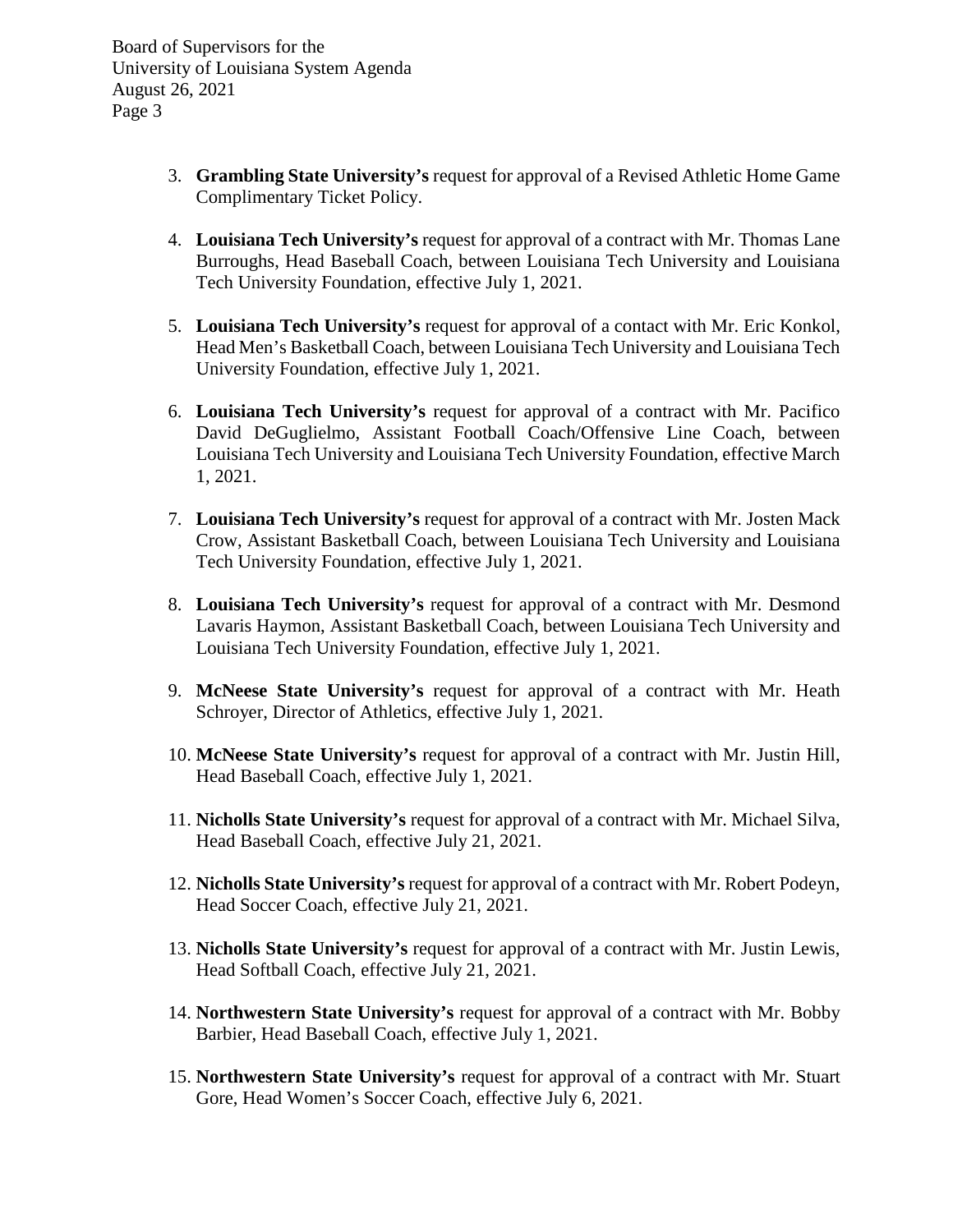- 16. **University of Louisiana at Monroe's** request for approval of a contract with Ms. Molly Fichtner, Head Women's Softball Coach, effective July 1, 2021.
- 17. **University of Louisiana at Monroe's** request for approval of an amended contract with Mr. Michael Anthony Federico, Head Baseball Coach, effective July 1, 2021.
- 18. **University of New Orleans'** request for approval of a contract with Ms. Amy Grabiec, Head Coach, Beach Volleyball, effective July 1, 2021.
- 19. **University of New Orleans'** request for approval of a contract with Ms. Ashley Preston, Head Coach, Volleyball, effective July 17, 2021.
- 20. **University of New Orleans'** request for approval of a contract with Mr. Jeff Lorio, Head Coach, Men's Golf, effective July 1, 2021.
- 21. **University of New Orleans'** request for approval of a contract with Mr. Burzis Kanga, Head Coach, Men's and Women's Tennis, effective July 1, 2021.
- 22. **University of New Orleans'** request for approval of a contract with Mr. Brian Johnson, Head Coach, Men's and Women's Track & Field/Cross Country, effective July 1, 2021.
- 23. Other Business

### I. **FACILITIES PLANNING COMMITTEE**

#### *Consent Items:*

- 1. **Louisiana Tech University's** request for approval to demolish a greenhouse that was damaged beyond repair due to Hurricane Laura in 2020.
- 2. **McNeese State University's** request for approval to name the Health and Human Performance Complex the "Legacy Center."
- 3. **Nicholls State University's** request for approval to name the area in Ellender Memorial Library the "Charles J. Monier, PhD - Makerspace."
- 4. **Nicholls State University's** request for approval to become the Facility Planning and Control delegated authority allowing the University to oversee and manage the construction of the Bayou Region Incubator building to be located on the main campus of the University in Thibodaux, Louisiana.
- 5. **University of Louisiana at Lafayette's** request for approval to place on the signage of the football stadium "Our Lady of Lourdes Regional Medical Center Stadium."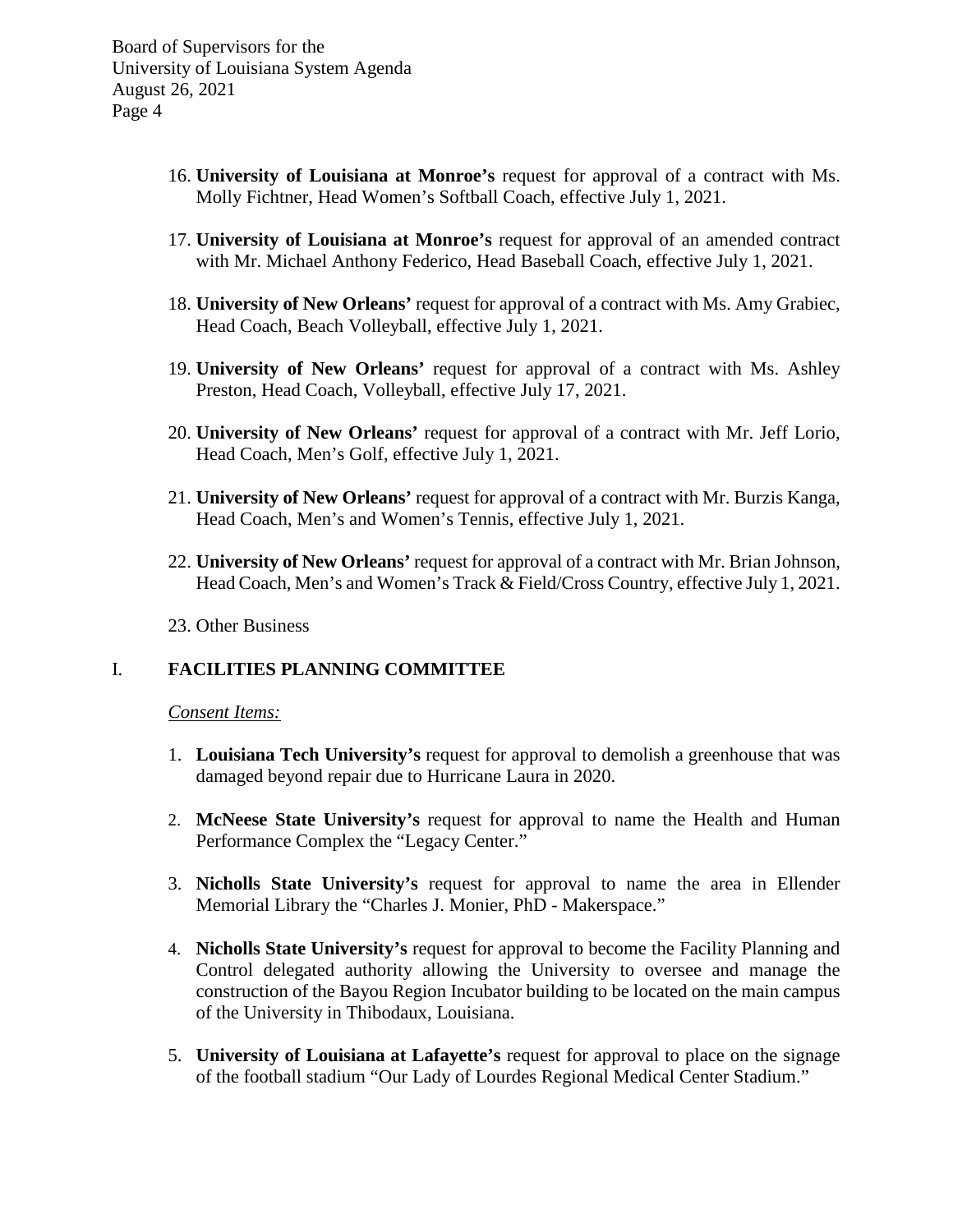- 6. **University of Louisiana at Monroe's** request for approval to enter into a Grounds and Facilities Lease Agreement with ULM Facilities, Inc. to construct a new Student Athlete Leadership Center, pursuant to La. R.S. 17:3361.
- 7. **University of New Orleans'** request for approval to name a space within the Earl K. Long Library "The Stewart Family Learning Commons."
- 8. **University of New Orleans'** request for approval to enter into a Lease Agreement with University of New Orleans Research and Technology Foundation (R&T Foundation), both not-for-profit corporations, pursuant to the authority vested in La. R.S. 41:137.

### *Discussion/Action:*

9. **University of Louisiana System's** request for approval of the Fiscal Year 2022-23 Capital Outlay Budget Request and Institutions' Five-Year Capital Outlay Plans.

10. Other Business

### J. **FINANCE COMMITTEE**

#### *Consent Items:*

- 1. **Grambling State University's** request for approval to enter a sponsorship agreement with Coca-Cola Bottling Company, United/Coca-Cola North America.
- 2. **Southeastern Louisiana University's** request for approval to modify the Student Publication Fee, an existing university-assessed fee, to establish financial support for Title IX needs.
- 3. **University of New Orleans'** request for approval to enter into a Cooperative Endeavor Agreement with Golden Leaf Energy.
- 4. **University of New Orleans'** request for approval to enter into a Cooperative Endeavor Agreement with Cell Free Systems.
- 5. **University of New Orleans'** request for approval to enter into a Cooperative Endeavor Agreement with TMS BioScience Labs, LLC.
- 6. **University of Louisiana System's** request for acceptance of Fiscal Year 2020-21 Financial and Compliance and Federal Award Programs Representation Letters for (a) Grambling State University; (b) Louisiana Tech University; (c) Nicholls State University; (d) Northwestern State University; (e) Southeastern Louisiana University; (f) University of Louisiana at Lafayette; (g) University of New Orleans; and (h) University of Louisiana System.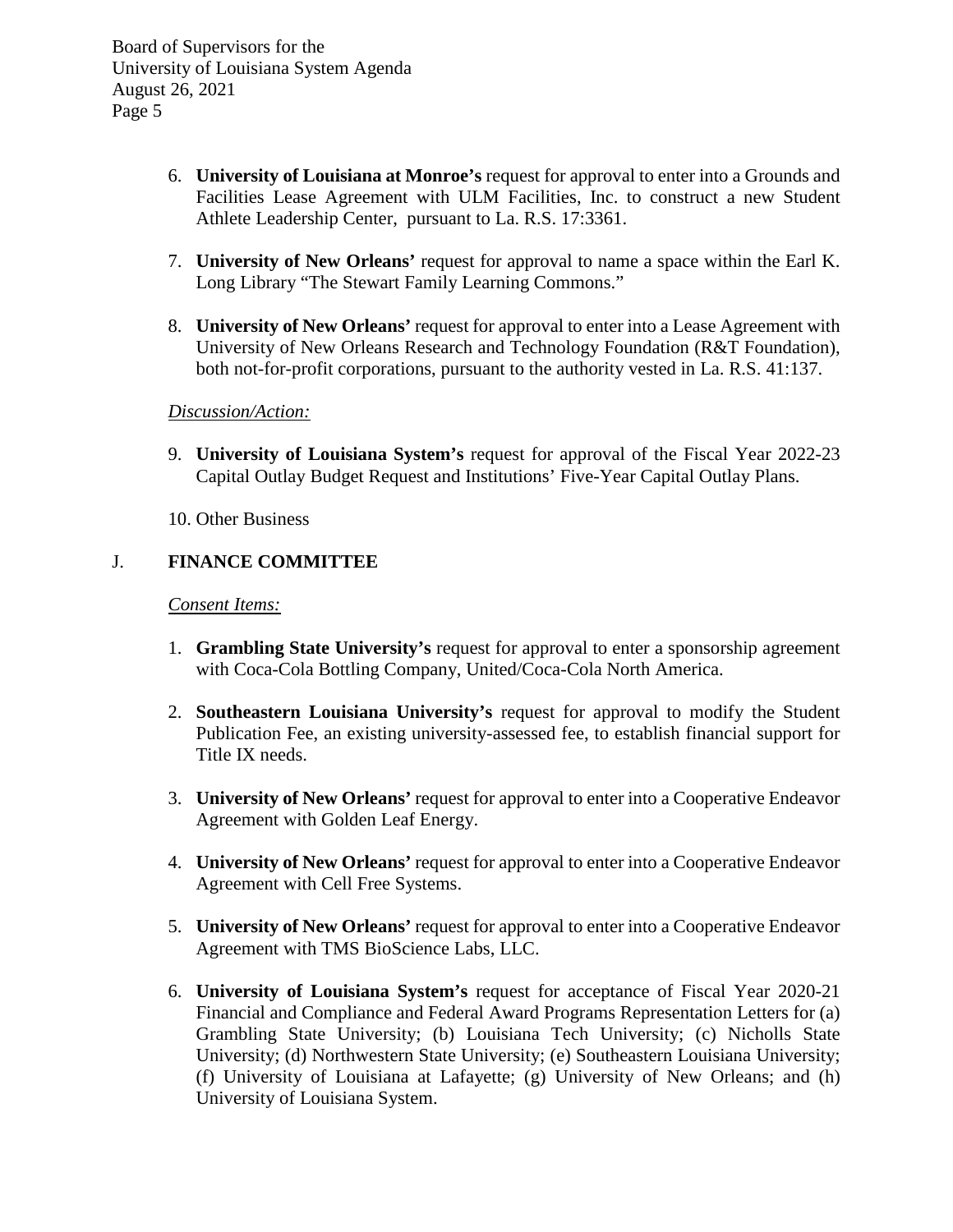> 7. **University of Louisiana System's** request for approval of Fiscal Year 2021-22 Operating Budgets, including organizational charts, undergraduate/graduate mandatory attendance fees, scholarships, and System Shared Costs.

### *Discussion/Action*

- 8. Revision to Policy and Procedures Memorandum S-II.I.C.-1, *Admissions Application Fees*
- 9. **University of Louisiana System's** report on internal and external audit activity for the period of June 21 to August 22, 2021.
- 10. Other Business

# K. **PERSONNEL COMMITTEE**

### *Consent Items:*

- 1. **Grambling State University's** request for approval to appoint Ms. Karen Wright as Interim Vice President for Advancement effective August 1, 2021.
- 2. **Louisiana Tech University's** request for approval to appoint Dr. Richard A. Crawford as Vice President of Student Advancement effective July 1, 2021.
- 3. **McNeese State University's** request for approval to appoint Dr. Frederick "Chip" LeMieux as Interim Provost and Vice President for Academic Affairs and Enrollment Management effective August 1, 2021.
- 4. **McNeese State University's** request for approval to appoint Dr. Shuming Bai as Dean of the College of Business effective July 1, 2021.
- 5. **Southeastern Louisiana University's** request for approval to appoint Dr. Tará Lopez as Interim Dean of the College of Business effective July 31, 2021.
- 6. **University of Louisiana at Lafayette's** request for approval to appoint Dr. Brian Doherty as Dean of University Libraries effective July 1, 2021.
- 7. Other Business

# L. **SYSTEM PRESIDENT'S BUSINESS**

- 1. Personnel Actions
- 2. System President's Report